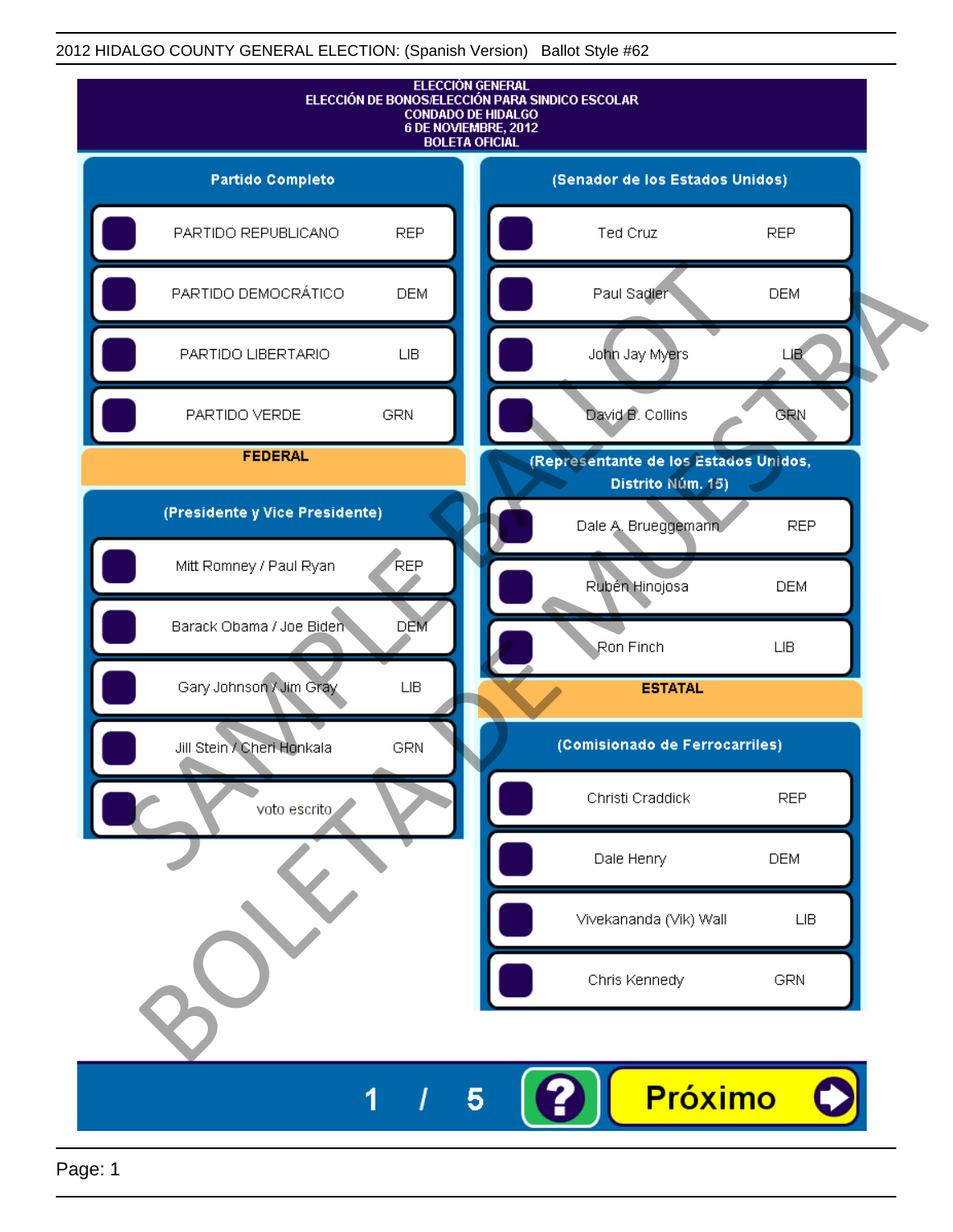

Page: 2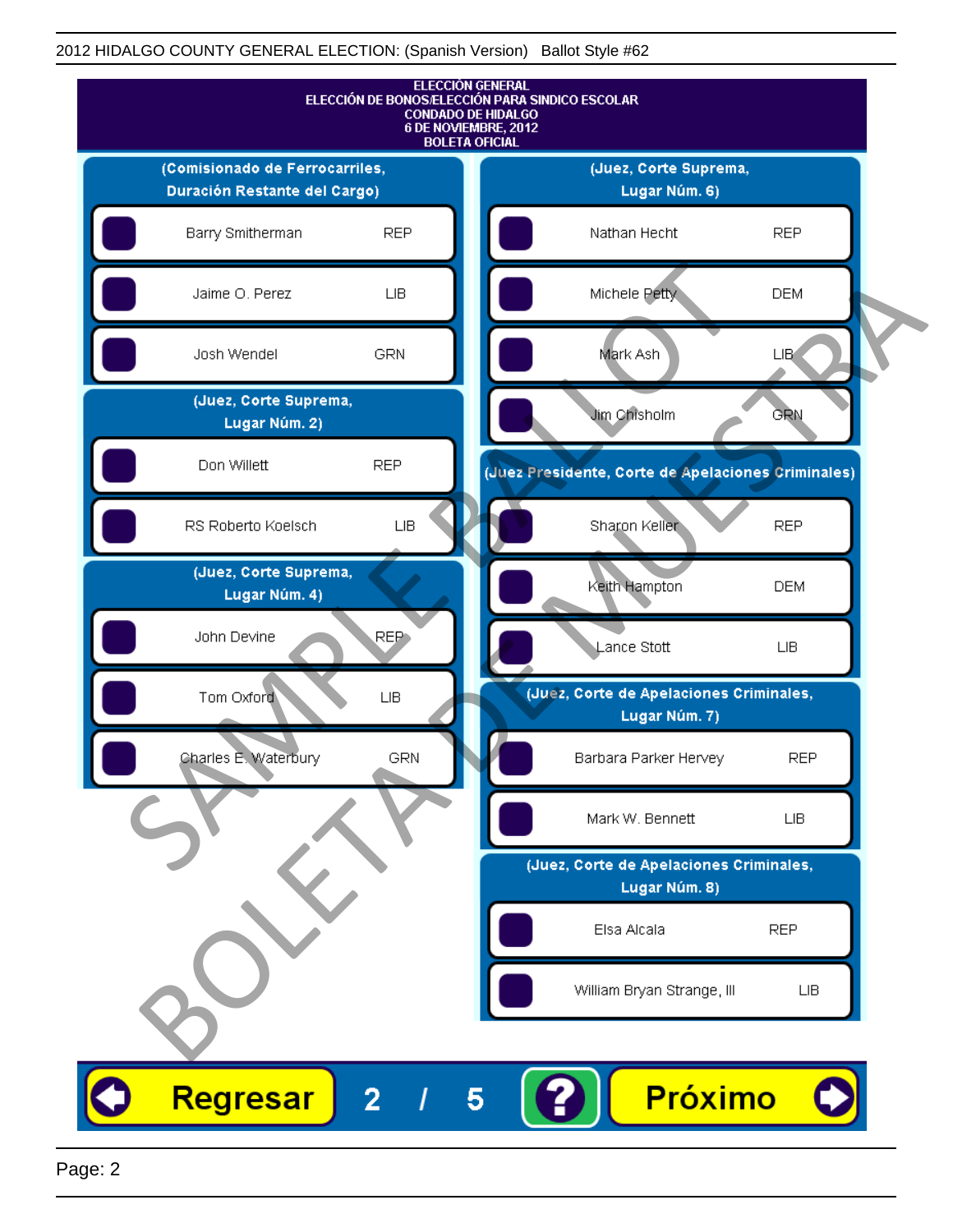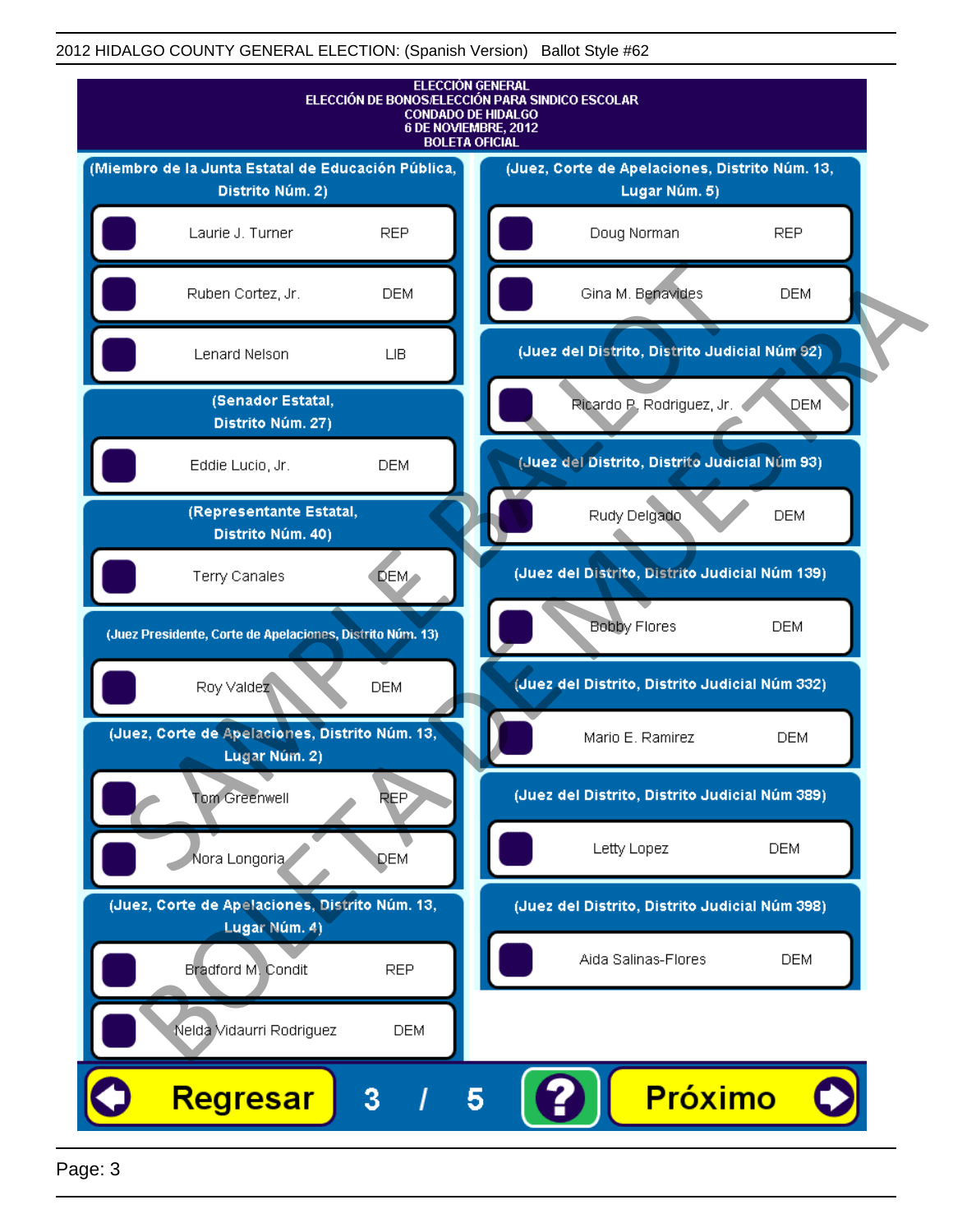| <b>ELECCIÓN GENERAL</b><br>ELECCIÓN DE BONOS/ELECCIÓN PARA SINDICO ESCOLAR<br><b>CONDADO DE HIDALGO</b><br>6 DE NOVIEMBRE, 2012<br><b>BOLETA OFICIAL</b> |                                              |
|----------------------------------------------------------------------------------------------------------------------------------------------------------|----------------------------------------------|
| (Juez del Distrito, Distrito Judicial Núm 430)                                                                                                           | DISTRITO ESCOLAR INDEPENDIENTE DE MONTE ALTO |
| Israel Ramon, Jr.<br><b>DEM</b>                                                                                                                          | (Sindico Escolar,<br>Lugar Núm. 1)           |
| (Juez del Distrito, Distrito Judicial Núm 449)                                                                                                           | Juan C. Rodriguez                            |
| Jesse Contreras<br><b>DEM</b>                                                                                                                            | Robert Gárate                                |
| <b>CONDADO</b>                                                                                                                                           | Josue Rivas                                  |
| (Sherife)                                                                                                                                                | (Sindico Escolar,<br>Lugar Núm. 2)           |
| <b>REP</b><br>Robert Caples                                                                                                                              | Connie Villanueva                            |
| Guadalupe "Lupe" Trevino<br>DEM                                                                                                                          | Chris Leal Castillo                          |
| DISTRITO DE DRENAJE NUMERO UNO DEL CONDADO<br>DE HIDALGO, TEXAS                                                                                          | Jimmy E. Padilla                             |
| <b>ELECCIÓN DE BONOS</b>                                                                                                                                 | (Sindico Escolar,                            |
| (LA EMISIÓN DE BONOS EN LA CANTIDAD DE<br>\$184,000,000.00 Y LA IMPOSICIÓN DE IMPUESTOS                                                                  | Lugar Núm. 3)                                |
| SUFICIENTES PARA PAGAR LOS BONOS PARA<br>MEJORAS AL SISTEMA DE DESAGUE DEL DISTRITO?)                                                                    | Gloria Alicia Sanchez                        |
| A FAVOR                                                                                                                                                  | Teresa Del Toro                              |
| EN CONTRA                                                                                                                                                |                                              |
|                                                                                                                                                          |                                              |
|                                                                                                                                                          |                                              |
|                                                                                                                                                          |                                              |
| Regresar<br>4                                                                                                                                            | Próximo<br>5                                 |
|                                                                                                                                                          |                                              |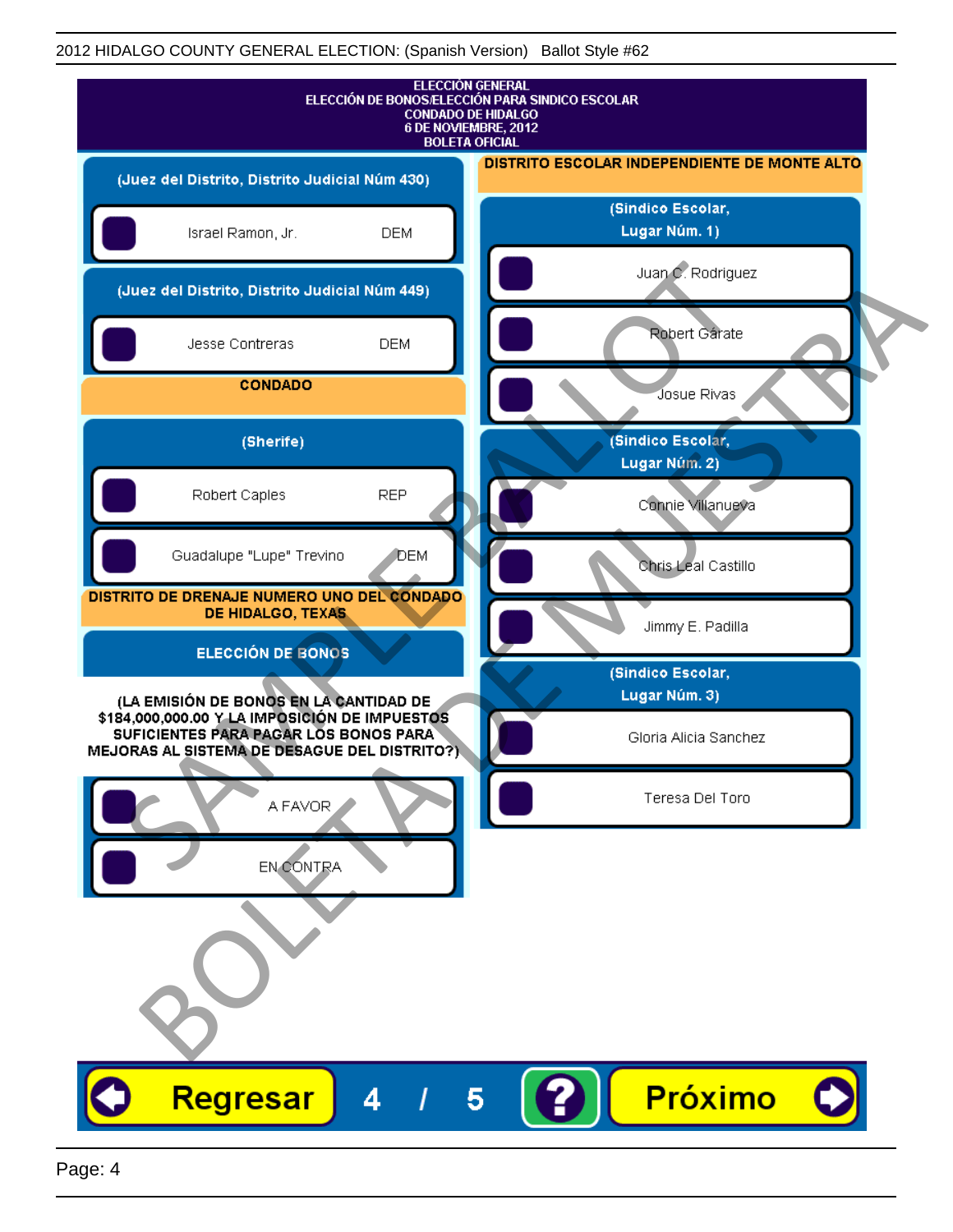## ELECCIÓN GENERAL ELECCIÓN DE BONOS/ELECCIÓN PARA SINDICO ESCOLAR<br>CONDADO DE HIDALGO<br>6 DE NOVIEMBRE, 2012 **BOLETA OFICIAL**

Revisar

### CANDIDATO SIN CONTENDIENTE DECLARADO ELECTO

(Juez, Corte de Ley del Condado, Núm. 7) Sergio Valdez (DEM)

(Asesor-Colector de Impuestos del Condado)

Fallo Fall Willdrea, J.I. (DEM)<br>
Consistionado el Condado, Precincto Núm. 1)<br>
A.C. Cuellar Jr. (DEM)<br>
Ullez de Paz, Precinto Núm. 1)<br>
Juez de Paz, Precinto Núm. 1, Lugar Núm. 1)<br>
Gilberto Sentr (DEM)<br>
Robert M. "Bobby" Con misionado del Condiado, Precincto Núm. 1)<br>
Andro del Condiado, Precincto Núm. 3)<br>
ez de Paz, Precinto Núm. 21<br>
algo M. Picer Lo Saerz, (CIEM)<br>
algo M. Picer Lo Saerz, (CIEM)<br>
algo M. Picer Lo Saerz, (CIEM)<br>
ez de Paz, Prec

Regresar

5

5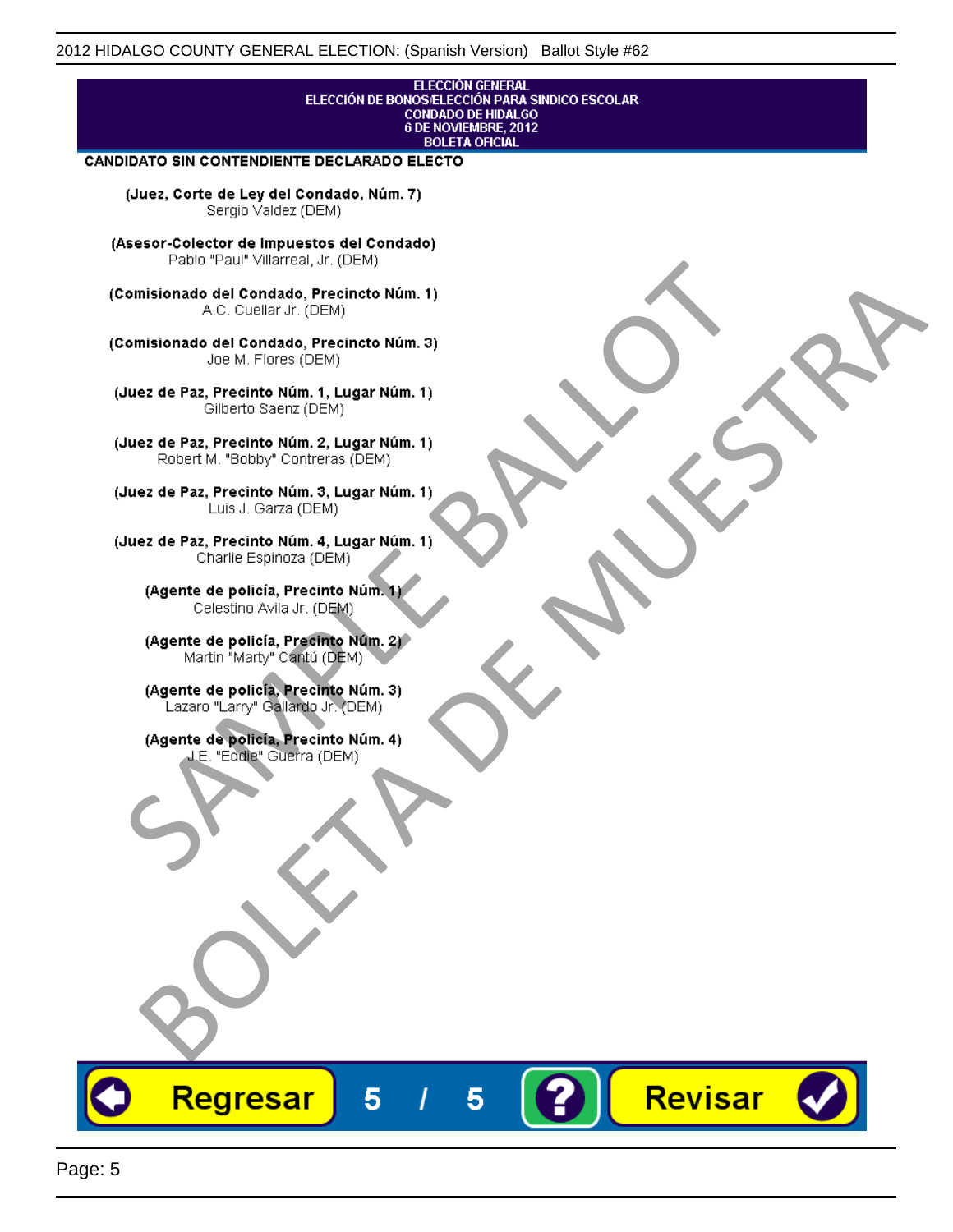# Resumen de instrucciones para la boleta electoral.

Presione el nombre del candidato o el título de la contienda para volver a la contienda.

El botón Votar se iluminará

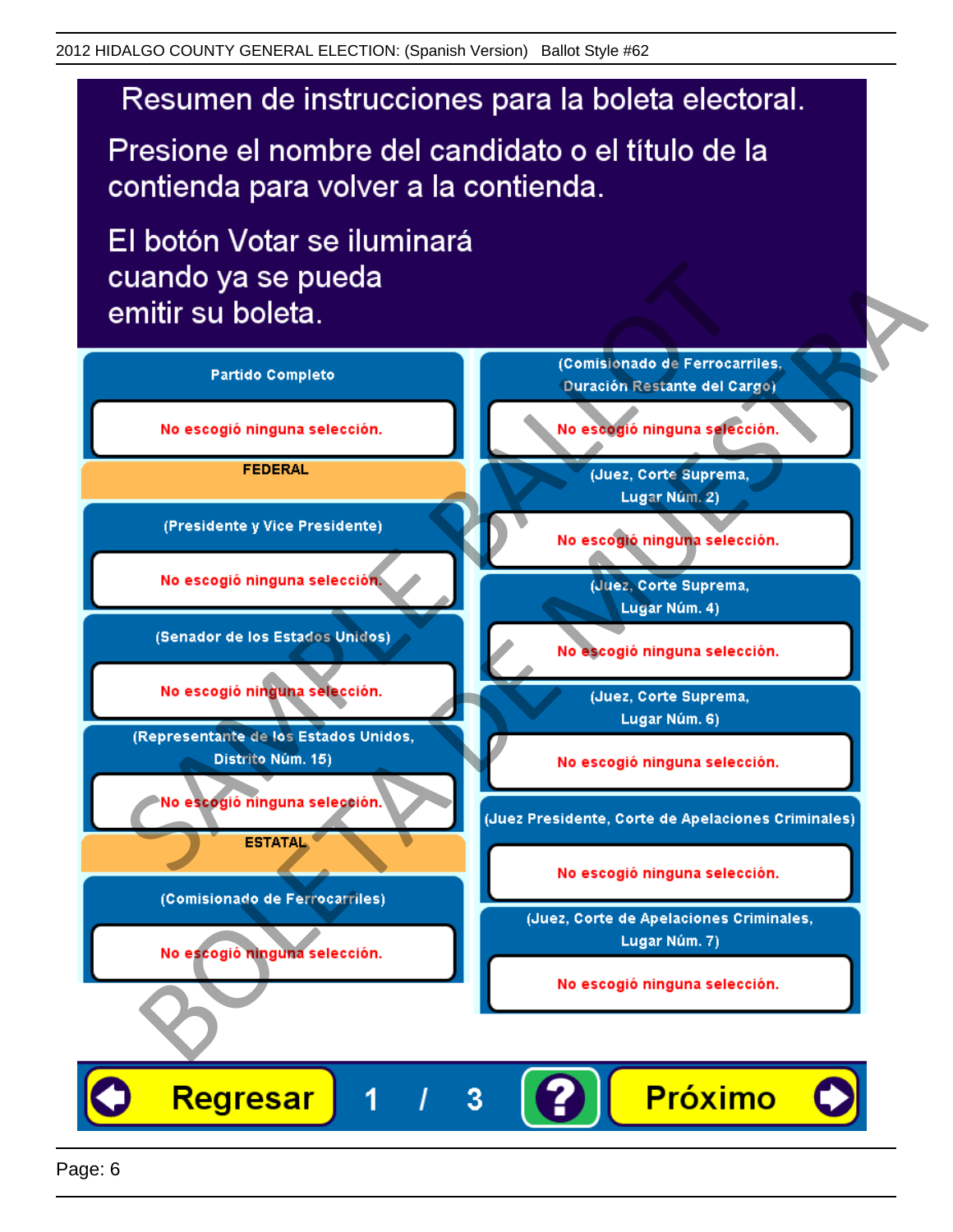# Resumen de instrucciones para la boleta electoral.

Presione el nombre del candidato o el título de la contienda para volver a la contienda.

El botón Votar se iluminará